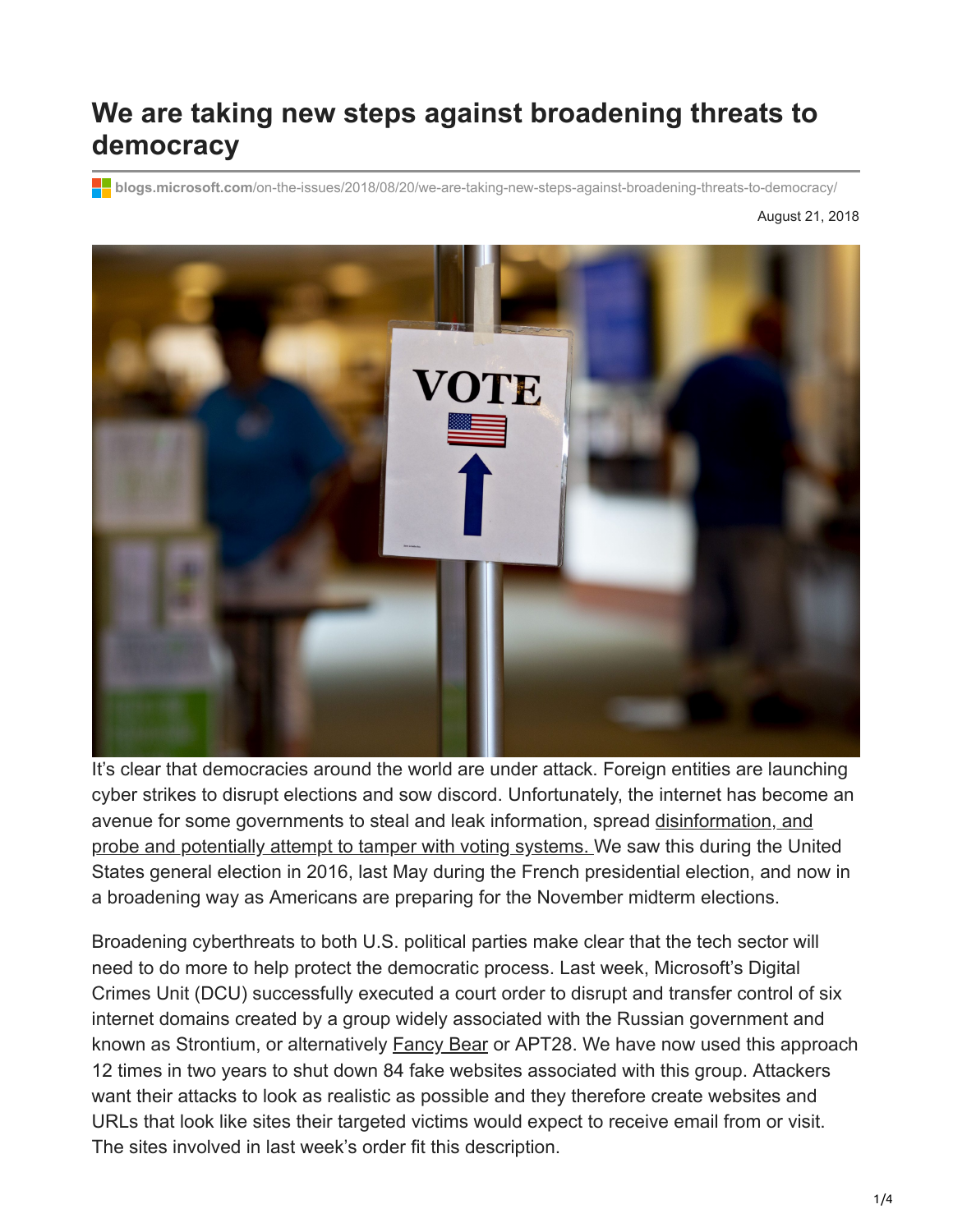We're concerned that these and other attempts pose security threats to a broadening array of groups connected with both American political parties in the run-up to the 2018 elections. That's why today we are expanding Microsoft's Defending Democracy Program with a new initiative called Microsoft AccountGuard. This initiative will provide state-of-the-art cybersecurity protection at no extra cost to all candidates and campaign offices at the federal, state and local level, as well as think tanks and political organizations we now believe are under attack. The technology is free of charge to candidates, campaigns and related political institutions using Office 365.

As a special master appointed by a federal judge concluded in the recent court order obtained by DCU, there is "good cause" to believe that Strontium is "likely to continue" its conduct. In the face of this continuing activity, we must work on the assumption that these attacks will broaden further. An effective response will require even more work to bring people and expertise together from across governments, political parties, campaigns and the tech sector.

### **An expansion of political targets**

Last week's order transferred control of the six internet domains listed below from Strontium to Microsoft, preventing Strontium from using them and enabling us to more closely look for evidence of what Strontium intended to do with the domains. These six domains are listed here:

| my-iri.org           |                             |
|----------------------|-----------------------------|
|                      | hudsonorg-my-sharepoint.com |
| senate.group         |                             |
| adfs-senate.services |                             |
| adfs-senate.email    |                             |
|                      | office365-onedrive.com      |

Importantly, these domains show a broadening of entities targeted by Strontium's activities. One appears to mimic the domain of the International Republican Institute, which promotes democratic principles and is led by a notable [board of directors,](http://www.iri.org/who-we-are/board-of-directors) including six Republican senators and a leading senatorial candidate. Another is similar to the domain used by the Hudson Institute, which hosts [prominent discussions](https://www.hudson.org/research/14452-dni-coats-remarks-at-hudson-event-widely-covered-by-major-news-outlets) on topics including cybersecurity, among other important activities. Other domains appear to reference the U.S. Senate but are not specific to particular offices. To be clear, we currently have no evidence these domains were used in any successful attacks before the DCU transferred control of them, nor do we have evidence to indicate the identity of the ultimate targets of any planned attack involving these domains.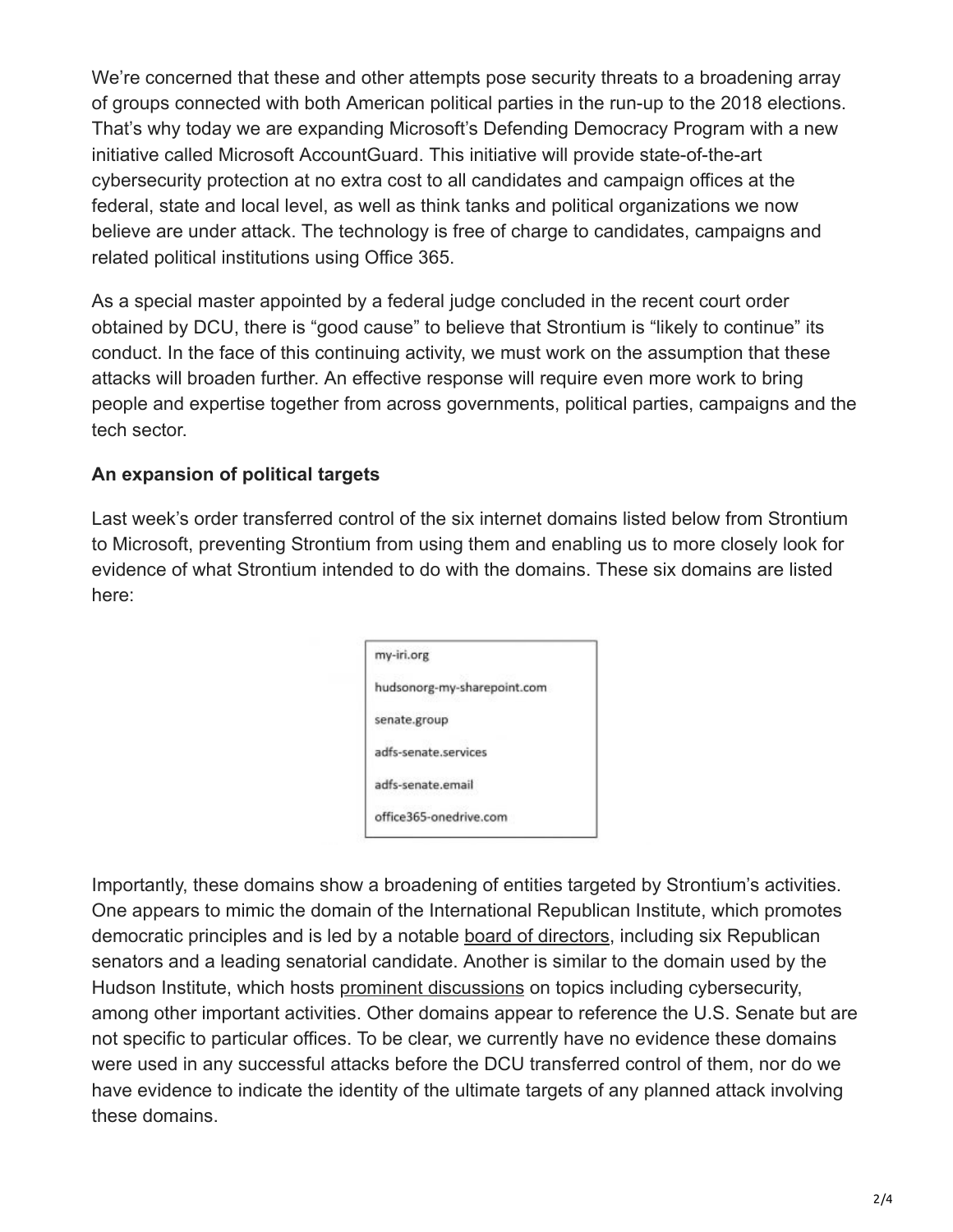Microsoft has notified both nonprofit organizations. Both have responded quickly, and Microsoft will continue to work closely with them and other targeted organizations on countering cybersecurity threats to their systems. We've also been monitoring and addressing domain activity with Senate IT staff the past several months, following prior attacks we detected on the staffs of two current senators.

Despite last week's steps, we are concerned by the continued activity targeting these and other sites and directed toward elected officials, politicians, political groups and think tanks across the political spectrum in the United States. Taken together, this pattern mirrors the type of activity we saw prior to the 2016 election in the United States and the 2017 election in France.

### **Our new Microsoft AccountGuard initiative**

AccountGuard will provide three services that will cover both organizational and personal email accounts:

- 1. **Threat notification across accounts.** The Microsoft Threat Intelligence Center will enable Microsoft to detect and provide notification of attacks in a unified way across both organizational and personal email systems. For political campaigns and other eligible organizations, when an attack is identified, this will provide a more comprehensive view of attacks against campaign staff. When verifiable threats are detected, Microsoft will provide personal and expedited recommendations to campaigns and campaign staff to secure their systems.
- 2. **Security guidance and ongoing education.** Officials, campaigns and related political organizations will receive guidance to help make their networks and email systems more secure. This can include applying multi-factor authentication, installing the latest security updates and guidance for setting up systems that ensure only those people who need data and documents can access them. AccountGuard will provide updated briefings and training to address evolving cyberattack trends.
- 3. **Early adopter opportunities.** Microsoft will provide preview releases of new security features on a par with the services offered to our large corporate and government account customers.

[You can read a more complete description of Microsoft AccountGuard in today's blog by Tom](https://blogs.microsoft.com/on-the-issues/?p=60708) Burt, the corporate vice president who heads Microsoft's Customer Security and Trust group.

### **Microsoft's Defending Democracy Program**

Since we launched [Microsoft's Defending Democracy Program](https://blogs.microsoft.com/on-the-issues/2018/04/13/announcing-the-defending-democracy-program/) in April, we have focused on four priorities: protecting campaigns from hacking, protecting voting and the electoral process, increasing political advertising transparency, and defending against disinformation campaigns. In the coming months, we will offer AccountGuard in additional countries, as we continue to invest in and evolve other aspects of the Defending Democracy Program.